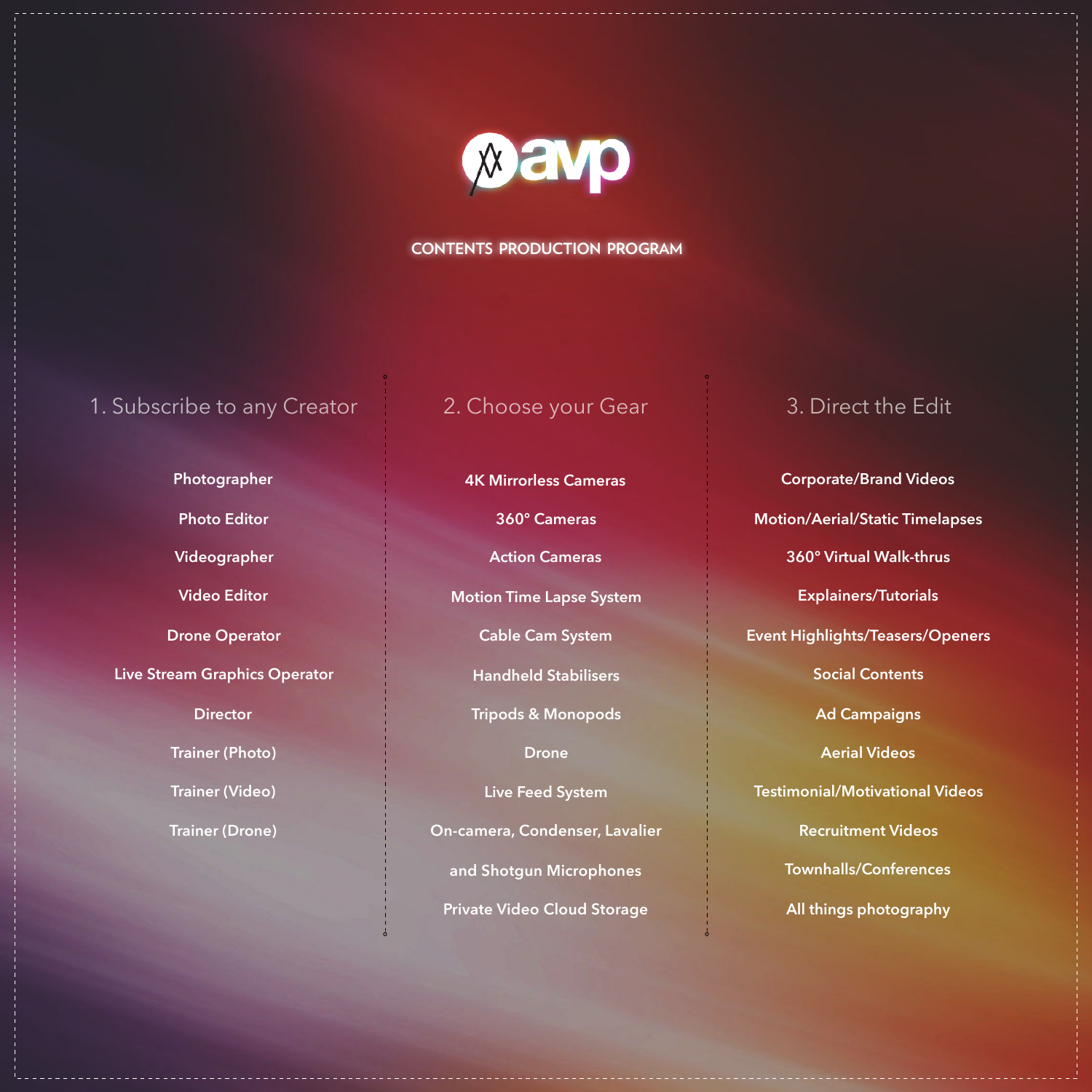

**CONTENTS PRODUCTION PROGRAM**

# Subscription : \$1,200 per quarter Full Day Rate : \$500 per day

# **01 Jan - 30 Mar**

*example*

| 2 Jan  |   | <b>\$500</b> |
|--------|---|--------------|
| 9 Jan  | ۰ | \$500        |
| 12 Feb |   | \$500        |
| 13 Feb | ۰ | <b>\$500</b> |
| 4 Mar  |   | \$500        |
| 27 Mar |   | <b>\$500</b> |

*example*